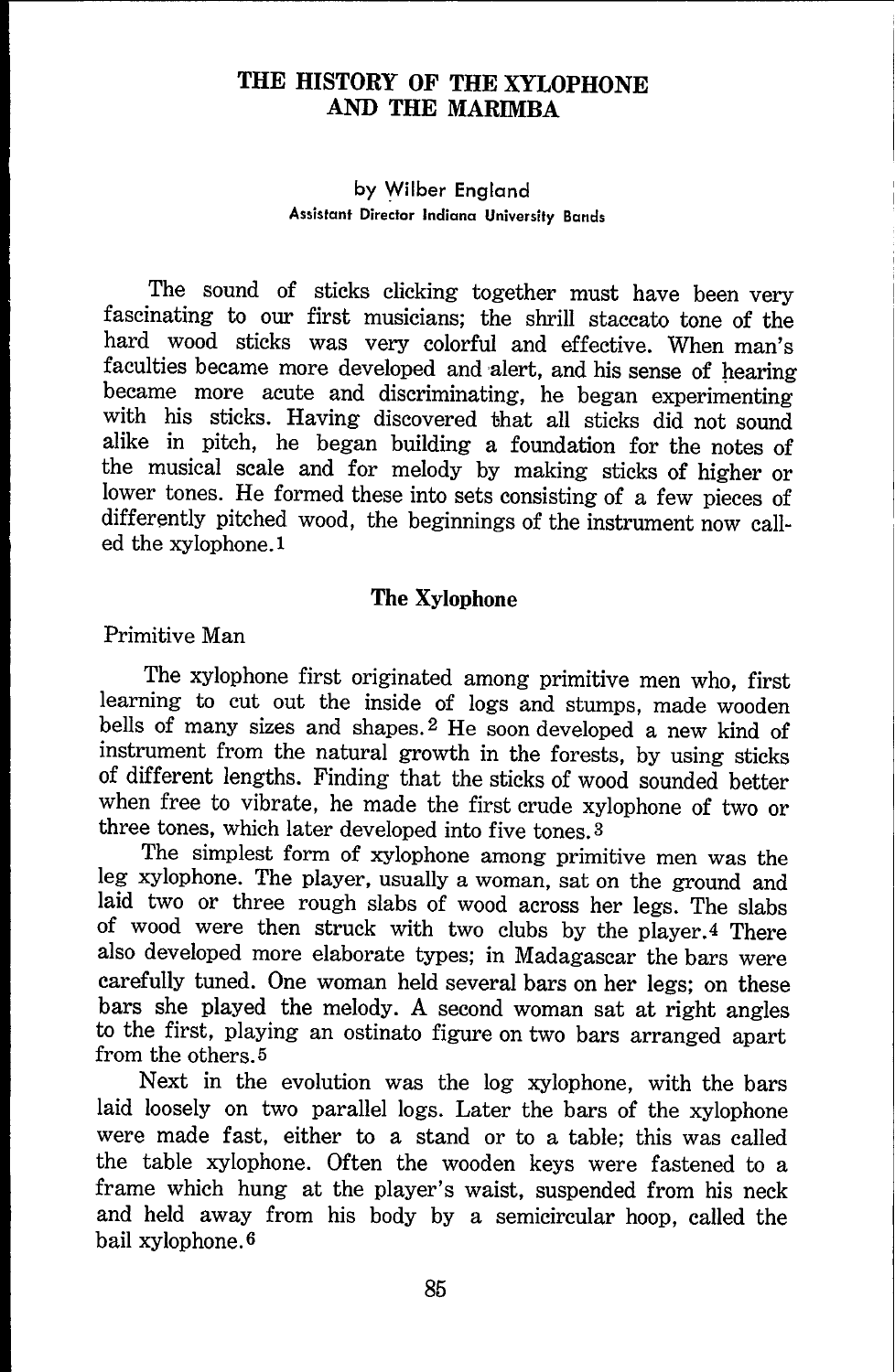### The Xylophone in the Middle Ages

The xylophone reached a high point of development in the trough xylophone in Southeast Asia.7 The light supporting frame was eventually replaced by a rectangular wooden resonator in the form of a trough. The wooden slabs were very carefully laid crosswise on the upper edges of the trough and secured by small pins which pierced the slabs at one end and came between them at the other end.

The sticks used at this time generally consisted of a pair held at a uniform angle in each hand. The player beat two slabs simultaneously.

### The Xylophone in the Renaissance and Baroque Eras

During the sixteenth century the xylophone was a immigrant into Europe, and achieved only moderate distribution in Eastern and Central Europe. There was little development on the instrument at this time, since there was no place for it in the serious music of the Renaissance period. 8

The instrument which was used consisted of tuned wooden rods or bars, resting on rolls of straw or suspended from straw ropes. The bars were struck with hammers. It is said to be probably Holland, the land of the Carillon and the Glockenspiel, where the notion was first conceived of providing the xylophone with a keyboard. However, the weak and inexpressive tone of the instrument by no means justified the expense of this technical improvement, the innovation was never regarded as of practical importance. 9

## The Xylophone in the Romantic Period

Until the nineteenth century the xylophone was used, in its rather primitive form, only by the wandering people as a folk instrument, chiefly in Eastern Europe and Southern Germany. However, the xylophone did achieve importance around 1830, when a Russian Jew, J. Gusikov, "played it with virtuosity and made it known in the musical centers of the Continent."<sup>10</sup> Later the xylophone appeared in garden concerts, variety shows, and symphony concerts.

The instrument at this time consisted of small tuned bars of wood that were arranged in two rows like the keys of a piano and played with mallets. "Thanks to its peculiar dry hollow timbre, the instrument . . . found its way into the symphonic and operatic orchestra. ''11 Hans Christian Lumbye employed it in his Traumbilder, Camille Saint-Saens scored a part for the xylophone in Danse Macabre to describe the dry rattling of skeletons, and Mahler used it in his Sixth Symphony.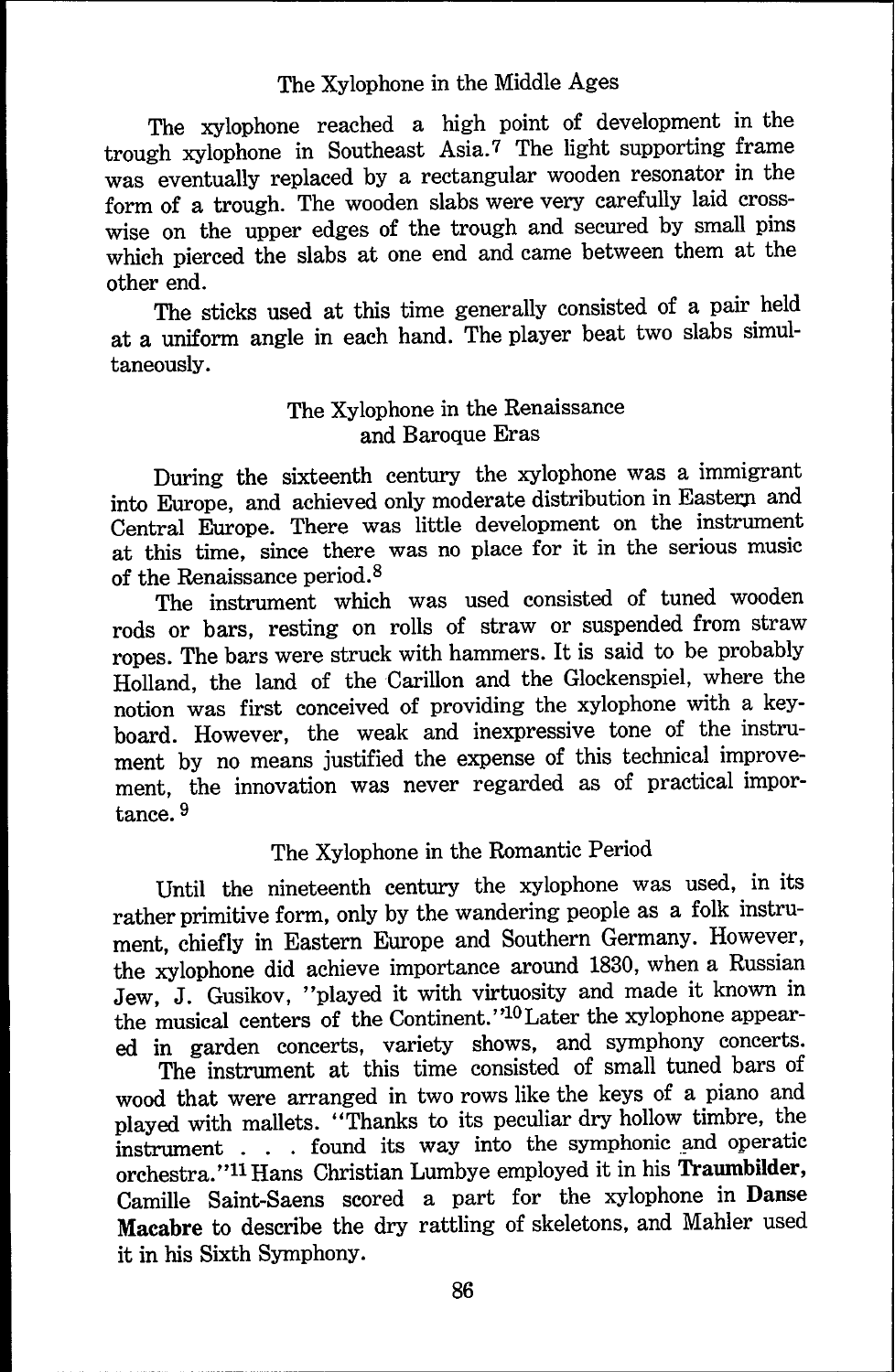### The Xylophone Today

The present day xylophone consists of a series of wooden bars covering a range of three to four octaves. The tone of the upper notes are rather dry and chippy, whereas the lower notes are richer and more resonant. On some xylophones the bars are resonated by metal tubes fixed below them. The bars, usually made of British Honduras rosewood, rest on strips of felt or rubber. If a note is out of tune, the pitch of the bar is sharpened by reducing its length and flattened by lessening the depth of the wood.

### The Xylophone in Africa

The African xylophone is most often comprised of a series of tuned hardwood slats, suspended in a row by two leather thongs or strings. Beneath the slats is a rectangular wooden frame containing a series of tuned resonators usually made from the hollowedout shells of hard fruits or calabashes, "which are fixed close to and below the particular note they resonate."<sup>12</sup> The keyboard contains from six to twenty notes, with a range of from less than one octave to more than three octaves. The xylophone is often used as a solo instrument, played by one player or as many as four players.

The xylophones of the Bantu Negroes generally have gourd resonators under each bar to increase and fill the sound. Each gourd is carefully and thoughtfully chosen and cut according to the size of the bar. A hole is cut in the gourd and is covered with a tough membrane taken from the protective covering of spider eggs.13

#### **The Marimba**

Early Marimbas

Striving to obtain more resonance than that yielded by the few crude pieces of wood placed across his legs or resting on wooden supports as he hit them with a club,

Primitive man discovered that the tone of his xylophone was increased in resonance and given a different timbre when the bars of wood were suspended by means of a supporting thong strung horizontally through holes drilled across their ends, and then placing hollow gourds beneath them. Thus was the marimba invented. 14

The earliest known instrument related to the marimba was found in Southeast Asia. In historic times the Malayans for centuries played a type of xylophone which had a single trough resonator.<sup>15</sup> Many Indonesian instruments had keys of bronze or iron and box resonators. The body of the instrument was a long, narrow, hollow wooden box open at the top and over which the notes were placed. The box served as a general resonator for all the notes whatever their pitch.16

In Java and Bali the native orchestras contained bronze adaptations of two types of xylophones, the saron and the gender.17 The saron, said to have existed as early as A.D. 900, had a wooden trough resonator often in the shape of a crouching dragon. The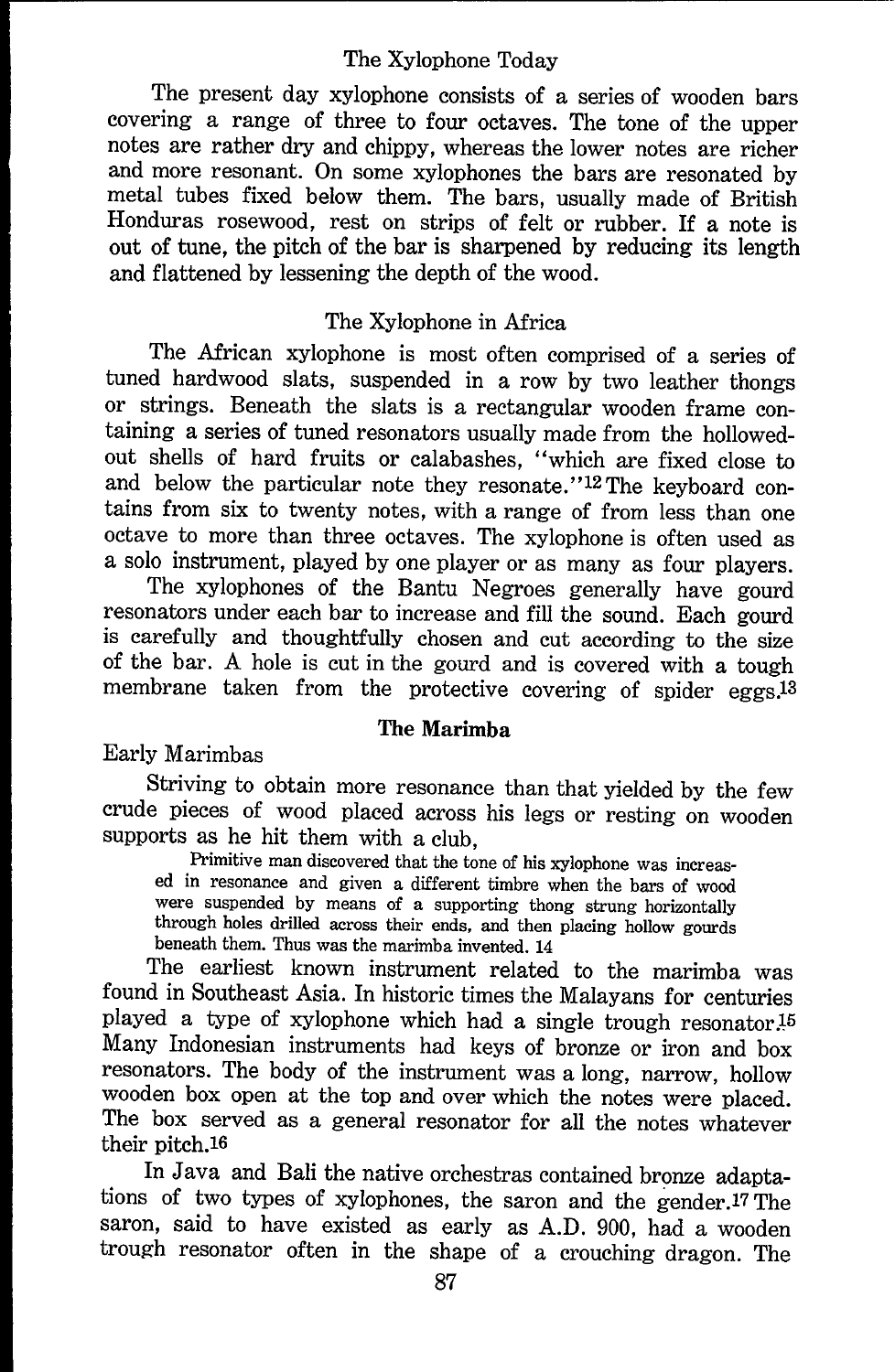gender dates from about 1t57 and is a more complex metallophone with tuned bamboo resonators below the keys. It was important in the evolution of the marimba because "it seems to be the first struck xylophone known to have resonators corresponding to the vibrations of each key. ''18

#### The African Marimba

The marimba is a very common instrument found among native Africans. The African Azandeh tribe was one of the first to use a kind of xylophone that the natives called a marimba. 19 The marimba is used in Africa as a sort of all-purpose instrument. In certain districts it is used only by the members of a particular caste. Among many tribes the marimba is used for state functions, festivals, funerals, and as an integral part of the dance.  $20$ 

#### The Frame

On the African marimbas the frame might be curved so that when the instrument is suspended in front of a person he can reach out and play all of the keys. Some marimbas consist of a keyboard resting on two banana stalks. Two men, each with two sticks, sit opposite the other while playing the instrument.

#### Resonators

The resonators are usually made of gourds placed under each bar of the keyboard. Some resonators are made of shells bound together. The number of resonators varies greatly and there is usually no particular attempt at uniformity of range. Some tribes use six or seven wooden slabs and gourds, while some have marimbas with a range of two octaves.

### Keyboard

The keys are made of hard wood because

It is hard enough to stand continual pounding from mallets that are often very hard; it has a great resonating quality; it holds pitch indefinitely and has only momentary variance with temperature changes; and it enjoys tonal quality. 21

### Mallets

The Africans generally experiment with different types of mallets, either hard rubber or hard wood. The most preferred mallet is that of hard rubber.

### The Marimba of the Chopi Tribe

The word "marimba" or "its variation malimba is a Bantu term referring to an idiophone with gourd resonators played by the Shangana-Ndau people who live on the coast of Mozambique near the Sabi River. " 22 Two hundred miles to the south another group of Bantus, the Chopis, have the same instrument which they call the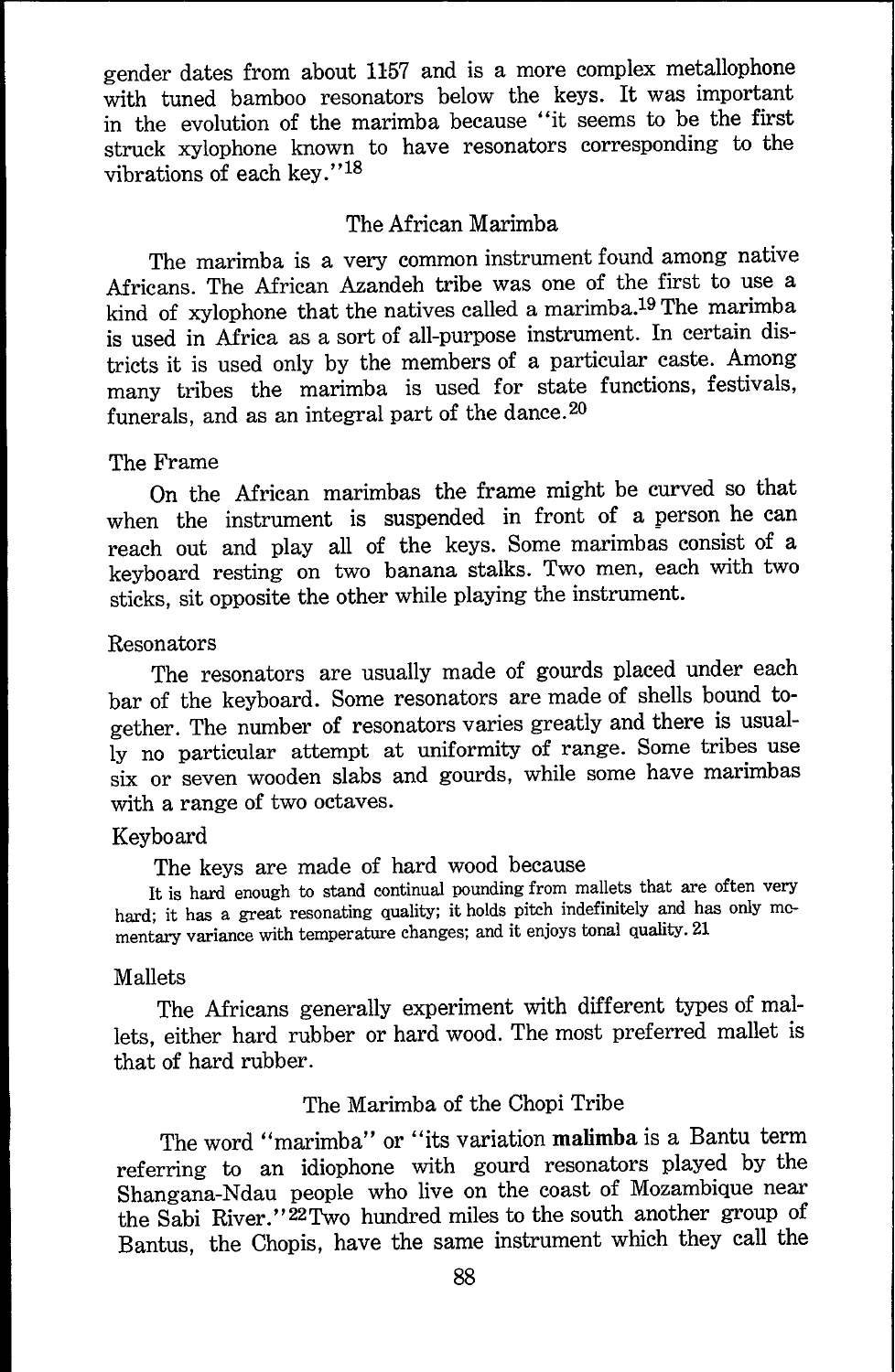**timbila.** This instrument has tuned gourd resonators beneath the keys, with the membrane of the vibration opening held in place by a ring of beeswax. An arc of wood holds the instrument away from the player's body when he plays standing or walking. The players use mallets with wrapped heads made of strands of crude rubber.

The Chopis are known to play in marimba ensembles, with the players sitting on the ground to play.23The repertoire, of a highly complex contrapuntal style, is learned aurally. The marimbas are used to play for accompaniment to dances and songs, songs of celebration, and public commentary on social injustices and current events, so that the "orchestra and singers by their public declamation serve the purpose of a court, newspaper, and pillory." 24

#### The Marimba of the Venda Tribe

There are two varieties of marimbas, belonging to the Venda and Tshopi tribes, that are both called **mbila** and are constructed on the same principles, but they are made of different materials and have their own manner of performance.

#### Description of Venda Marimba

The marimba of the Venda tribe was developed entirely without European influence.25It is a large instrument with a strong frame over which is stretched twenty-one or twenty-two slabs of wood, each slab a different size. Below each slab is a cucumber-shaped calabash, each of which has an opening cut at the stalk end. The calabashes are lashed to the frame, with the openings directly under the appropriate slab of wood. Near the closed end of each calabash there is a small opening covered with pieces of spider web; this opening adds a buzzing sound to the tone of the instrument.

#### Performance Practices

**i** 

Generally the performers of the Venda marimbas are specialists; most of the players are men, but some girls are also taught. "Venda mbila players systematically teach their descendants to play. " 26 The tunes they play now are traditional and quite lyrical; however, in former times the instruments were played before a war or a battle.

The marimbas are never carried and are usually played by two performers. In performance the marimba is laid on the ground, with the high-pitched slabs on the right and the low-pitched on the left. The two performers squat before it. The right hand man (netzhizwane) plays a fixed tune, either a one-line melody or a harmony part, while the left hand man (makwetane) plays a contrasting melody with his right beater and a bass part with his left beater.27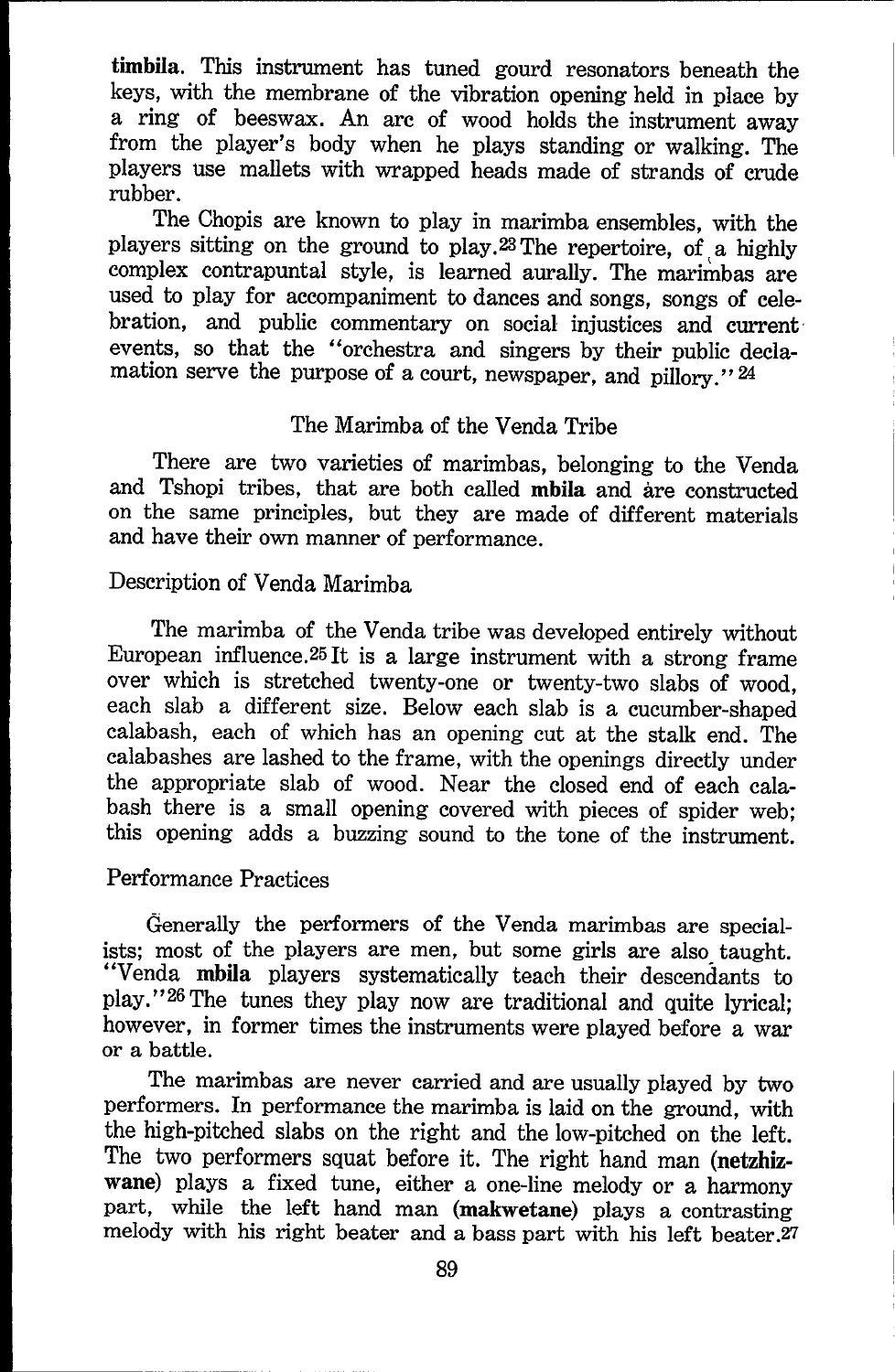# Description of Marimba

The Tshopi marimba is a smaller instrument than that of the Venda, but it is constructed on the same principles. The slabs of hard wood are tuned by cutting, lashed onto the fibers of a tree, and secured to a frame. The frame is a long piece of wood pierced with as many holes as the instrument has notes. Secured below the holes are resonators made from the shells of the fruit of the nsala tree. Each resonator has a small hole bored in its side over which is secured by wax small fruits of the rubber tree. The frame is secured to two leg pieces. The players use beaters tipped with lumps of raw rubber.28

## Performance Practices

The marimbas are used for every important occasion of Tshopi social life, such as "the msaho wa mkoma or the great mbila dance, the tinginya or women's dance, and the zgalazga or boy's dances of winter time."<sup>29</sup> Often a team from one compound will visit another, giving alternate performances.

Usually one man is in charge of all the instruments in a compound; he must keep them in repair and in tune.

The Tshopi people organize marimba bands consisting of as many as thirty people. During performance, the instruments are placed in three rows. In front of the group of marimbas are two or three boys who, suitably dressed, impersonate women and play rattles. They are sometimes accompanied by a man who "beats upon a single-headed drum made from an iron canister of suitable size, covered with skin and struck by a couple of sticks."<sup>30</sup>

The director of the band gives the signal to start playing the tune by playing a portion of it alone softly, and "then sounding on his instrument a brief prearranged formula upon which all the players commence the tune together with astonishing rhythmic precision. ''31 The director also indicates whether the music should be loud or soft.

# The Marimba of the Congo

Found among many tribes in the southern region of the Republic of the Congo is the arc marimba with calabash resonators, and from five to seventeen notes. The Congolese may have had antecedents, such as "one or two-key instruments or a single xylophone without resonators, or all three, which would have enabled them to adopt and imitate the multiple-key marimba immediately if it were not seen in other tribes."<sup>32</sup>

### Central American Marimbas

The Negro slaves from Africa brought the marimba to Central America more than four centuries ago.33 Some claim "has been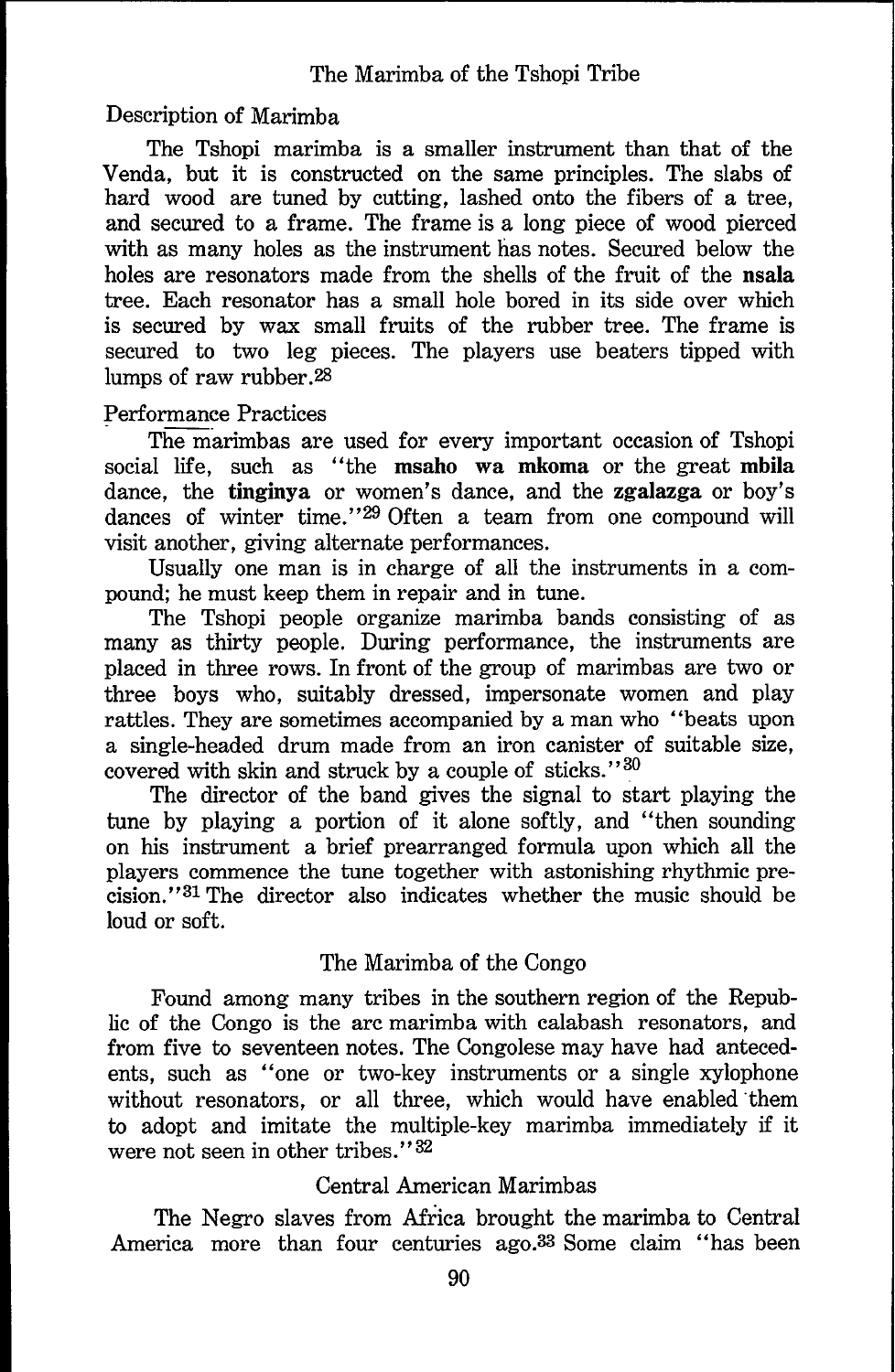made for Mexico as the place of origin, but known reports of the gourd marimba, which is the oldest type found in this hemisphere, give precedence in time to Guatemala."34

The natives love to dance to the supporting music of the marimba. The instrument is very common because construction materials for the marimba are readily obtainable and inexpensive. It is the type of instrument that can be self-sufficient since only one or two performers are needed to give a satisfactory rendition. The marimba is often used as a medium of folk expression, and it holds an important place in ceremonies and religious activities.

#### Keyboard

A few of the Central American marimbas have circular keyboards; however, most prefer the straight keyboard style. Some of the marimbas have the high tones on the right side of the player, and others have the high tones on the opposite side. The best marimbas are made with a double row of wooden strips, with the back row slightly higher than the front row. The strips are made of rosewood or mahogany, with the longer wood producing a deep tone and the shorter ones the higher tones. 35

#### Resonators

The resonators are hung just below the strips of wood; most of the resonators are shaped like coffins. Each resonator is carefully and exactly measured for the proper pitch.

#### Frame

There is much individuality in the construction of the marimba frame; in general the frame is "trapezoidal in the manner of a topless table. ''36 The frame is supported by some type of wooden legs, or the single keyboard marimba is often suspended by four ropes fastened to tree trunks. However, this makes the instrument rather difficult to play on a day when there is enough wind to make the marimba sway.

#### Mallets

The natives often use hammers with heads of soft rubber. The mallets vary (in length) from twelve to eighteen inches. The body of the mallet is made of a tough, flexible wood.

#### Marimbas in the United States

John Deagan, who later formed his own company, "perfected the Glockenspiel, American orchestra bells, and designed and introduced the first marimba in the United States. "37 In 1910-1918 he produced the United States version of the Central American marimba, an instrument with tapered metal resonators. The straight keyboard is essentially the same as the Central American keyboard,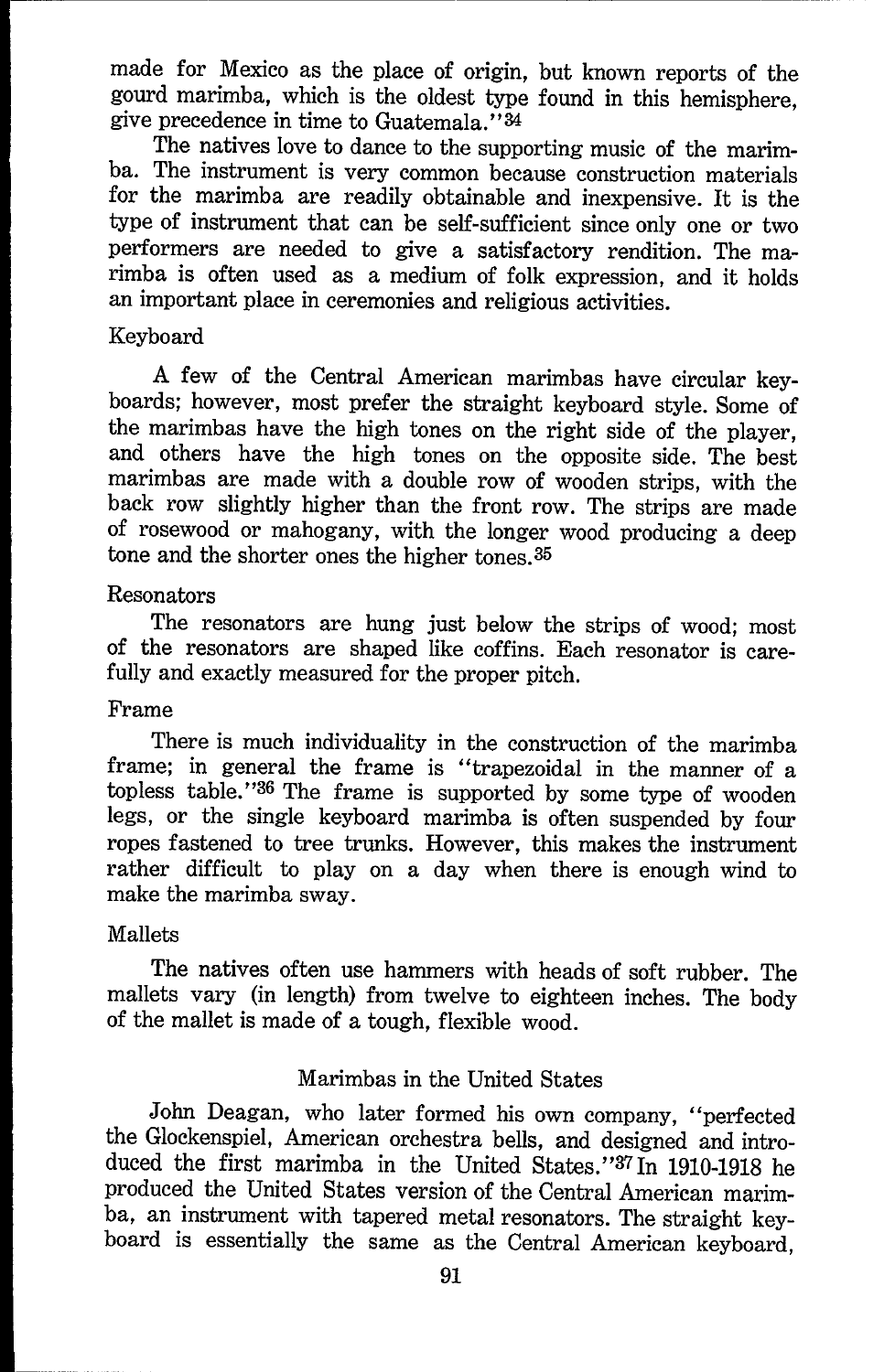chromatic and arranged in a style like piano keys. The keys are made of highly selected rosewood from Honduras. The resonators, first made of brass, are more often made of aluminum or alloys because they are lighter in weight. The frame is usually heavy metal and mounted on wheels, with one strong cross piece from end to end and some type of bracing under the wood supports for the bars. The average range is three and one-half to four octaves. A great variety of mallets are used, the most popular being the soft rubber or the wound yarn varieties, with rattan or bamboo handles about fifteen inches long.

The reasons for the marimba's popularity among dance musicians and more recently in the concert field are that

It enjoys a wide range of four octaves or more; it has a tremendous capacity for speed and facility; it offers a wide choice of mallets that not only assist in varying the quality to a great extent; and it gives the auditor full opportunity to enjoy the emotional impact which it portrays to a marked degree. 38

#### **Footnotes**

1Charles L. White, Drums Through the Ages (Los Angeles, Calif.: The Sterling Press, 1960), pp. 24-26.

2Satis N. Coleman, The Marimba Book (New York: The John Day Company, 1926), p. 1.

3White, p. 26.

4Curt Sachs, The History of Musical Instruments (New York: W. W. Norton & Company, Inc., 1940), p. 53.

**5Ibid** 

**6Ibid** 

**7Ibid** 

8Karl Geiringer, Musical Instruments (London: George Allen & Unwin, Ltd., 1943), p. 145.

**9Ibid** 

10Sachs,

llGeiringer, p. 311.

12A.M. Jones, Africa and Indonesia: The Evidence of the Xylophone and Other Musical and Cultural Factors (Leiden, Netherlands: E. J. Brill, 1964), p. 11.

13Sachs,

14White,

15Vida Chenoweth. The Marimbas of Guatemala (The University of Kentucky Press, 1964), p. 53.

16Jones, 17Sachs,

18Chenoweth, p. 53.

19Burton Lyyn Jackson, "A History of the Marimba with an Emphasis on Structural Differences and Tuning Accuracy" (Master of Music thesis, The University of Michigan, 1955), p. 26.

20Ibid., p. 31. 21Ibid., p. 31. 22Chenoweth, p. 54. 23Ibid 24Ibid, p. 131

25Percival R. Kirby.. The Musical Instruments of the Native Races of **South**  Africa (Johannesburg: Witwatersrand University Press, 1953), p. 48.

26Ibid